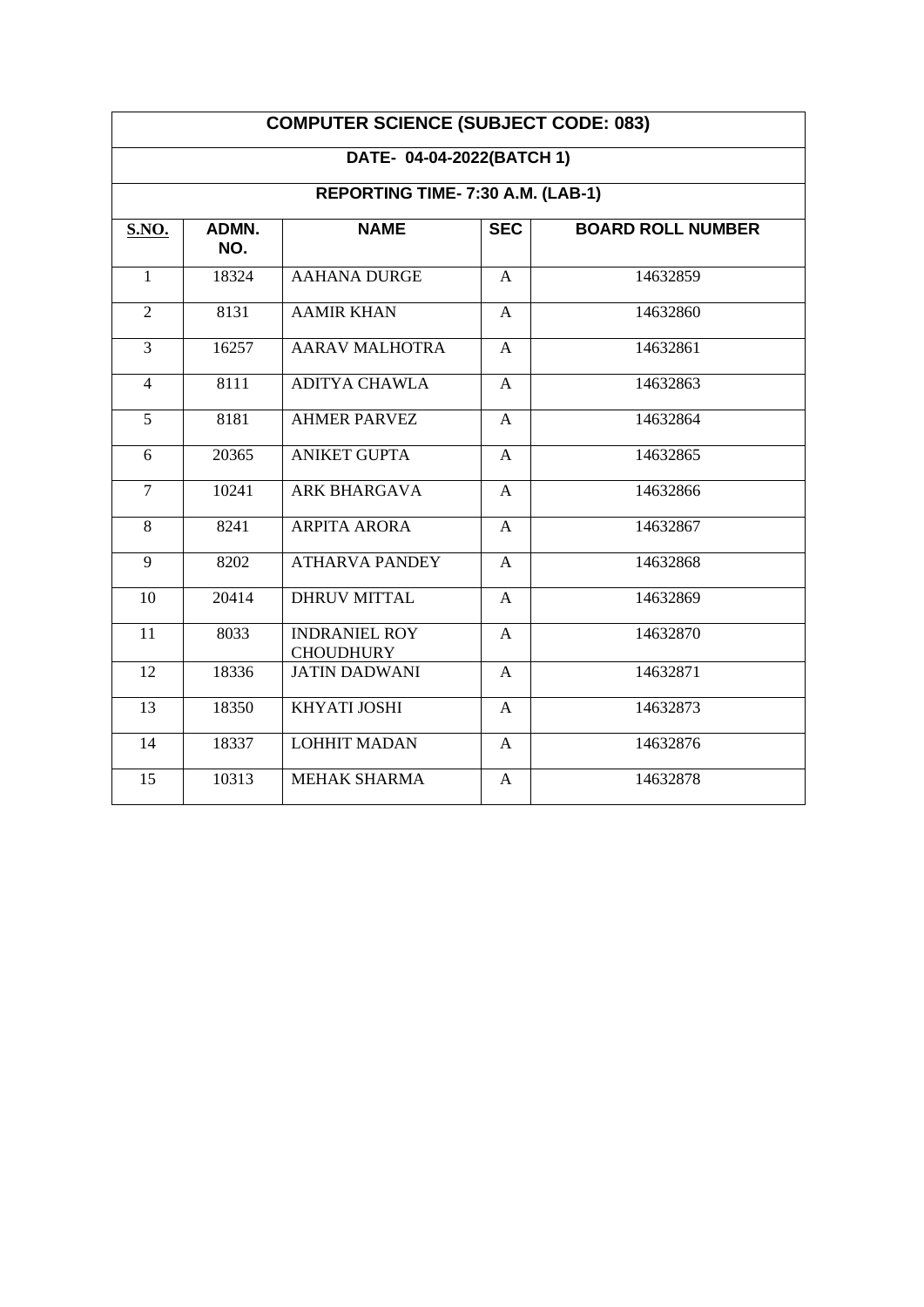# **DELHI PUBLIC SCHOOL, MATHURA ROAD**

#### **AISSCE 2021-2022**

# **COMPUTER SCIENCE (SUBJECT CODE: 083)**

# **DATE- 04-04-2022 (BATCH 2)**

# **REPORTING TIME- 7:30 A.M. (LAB-2)**

| <b>S.NO.</b>   | <b>ADMN. NO.</b> | <b>NAME</b>              | <b>SEC</b>   | <b>BOARD ROLL NUMBER</b> |
|----------------|------------------|--------------------------|--------------|--------------------------|
| $\mathbf{1}$   | 10238            | <b>MRIDUL GUPTA</b>      | $\mathbf{A}$ | 14632879                 |
| $\overline{2}$ | 10260            | PRANAV SHRIMAL           | $\mathsf{A}$ | 14632883                 |
| $\overline{3}$ | 16336            | <b>SAKSHAM SALUJA</b>    | A            | 14632886                 |
| $\overline{4}$ | 10239            | <b>SATWIK JAIN</b>       | A            | 14632887                 |
| 5              | 14447            | <b>SHISHANK JAIN</b>     | A            | 14632888                 |
| 6              | 8211             | <b>SHIVI BIBRA</b>       | $\mathbf{A}$ | 14632889                 |
| $\overline{7}$ | 9161             | <b>SOHAM CHAWLA</b>      | $\mathbf{A}$ | 14632890                 |
| 8              | 10306            | <b>TANZEEL IMAD</b>      | A            | 14632892                 |
| 9              | 11500            | VISHRUT MALHOTRA         | A            | 14632893                 |
| 10             | 7077             | YASHAS JINDAL            | A            | 14632894                 |
| 11             | 10309            | <b>AHMID OMARZADA</b>    | $\mathbf{B}$ | 14632897                 |
| 12             | 8166             | <b>AKSHIT MALIK</b>      | B            | 14632898                 |
| 13             | 19413            | <b>ARKA PROVO SARKAR</b> | B            | 14632899                 |
| 14             | 20488            | <b>AYUSH JAIN</b>        | B            | 14632900                 |
| 15             | 18345            | DEEPANKAR CHANDOLA       | $\mathbf{B}$ | 14632901                 |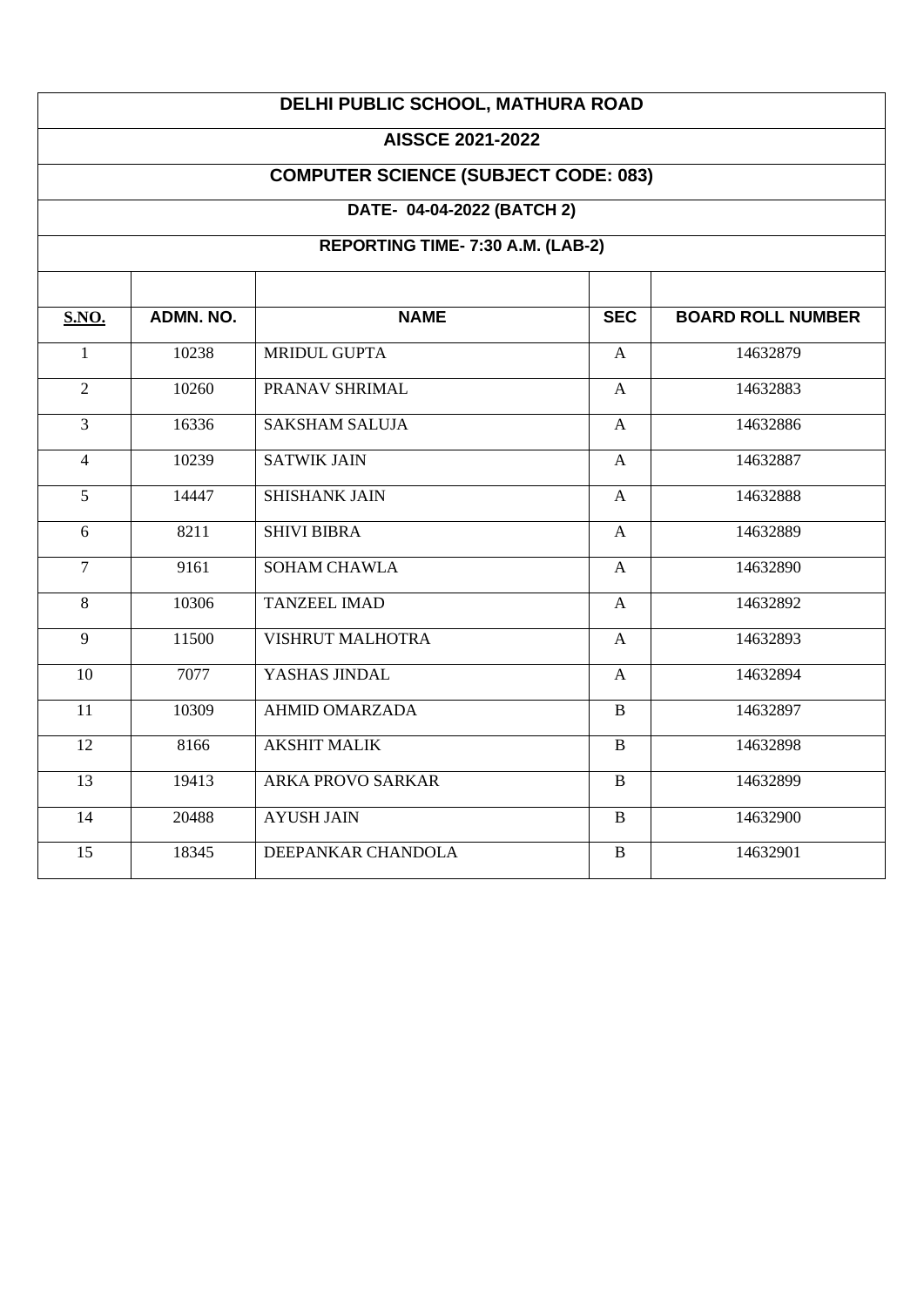# **DELHI PUBLIC SCHOOL, MATHURA ROAD**

#### **AISSCE 2021-2022**

# **COMPUTER SCIENCE (SUBJECT CODE: 083)**

# **DATE- 06-04-2022 (BATCH 2)**

# **REPORTING TIME- 7:30 A.M. (LAB-1)**

| <b>S.NO.</b>   | ADMN, NO. | <b>NAME</b>               | <b>SEC</b>   | <b>BOARD ROLL NUMBER</b> |
|----------------|-----------|---------------------------|--------------|--------------------------|
| 1              | 18351     | <b>FARHAN AHMED</b>       | $\mathbf{B}$ | 14632902                 |
| $\overline{2}$ | 8055      | <b>HAMZA AHMAD</b>        | $\mathbf{B}$ | 14632904                 |
| $\overline{3}$ | 15638     | <b>KARTIK ARORA</b>       | $\bf{B}$     | 14632908                 |
| $\overline{4}$ | 8102      | KAYITHA JYOTHIRMAI        | $\mathbf{B}$ | 14632909                 |
| 5              | 18343     | <b>KHUSHI GROVER</b>      | $\mathbf{B}$ | 14632910                 |
| 6              | 8112      | <b>MAYANK AGARWAL</b>     | $\mathbf{B}$ | 14632911                 |
| $\overline{7}$ | 8017      | <b>OJAS KUMAR</b>         | B            | 14632913                 |
| 8              | 8203      | PRANAY AGGARWAL           | B            | 14632915                 |
| 9              | 20500     | PRATEEK TALWAR            | B            | 14632916                 |
| 10             | 13540     | <b>RAMISH ABDALI</b>      | $\mathbf{B}$ | 14632918                 |
| 11             | 8066      | <b>RIYA JAIN</b>          | $\mathbf{B}$ | 14632920                 |
| 12             | 8138      | <b>RUDRA PRATAP SINGH</b> | $\mathbf{B}$ | 14632921                 |
| 13             | 18327     | <b>SARVESH AGARWAL</b>    | B            | 14632922                 |
| 14             | 8108      | <b>SAUMITRA VERMA</b>     | $\mathbf{B}$ | 14632923                 |
| 15             | 8194      | <b>SHAURYA MITTAL</b>     | $\mathbf{B}$ | 14632924                 |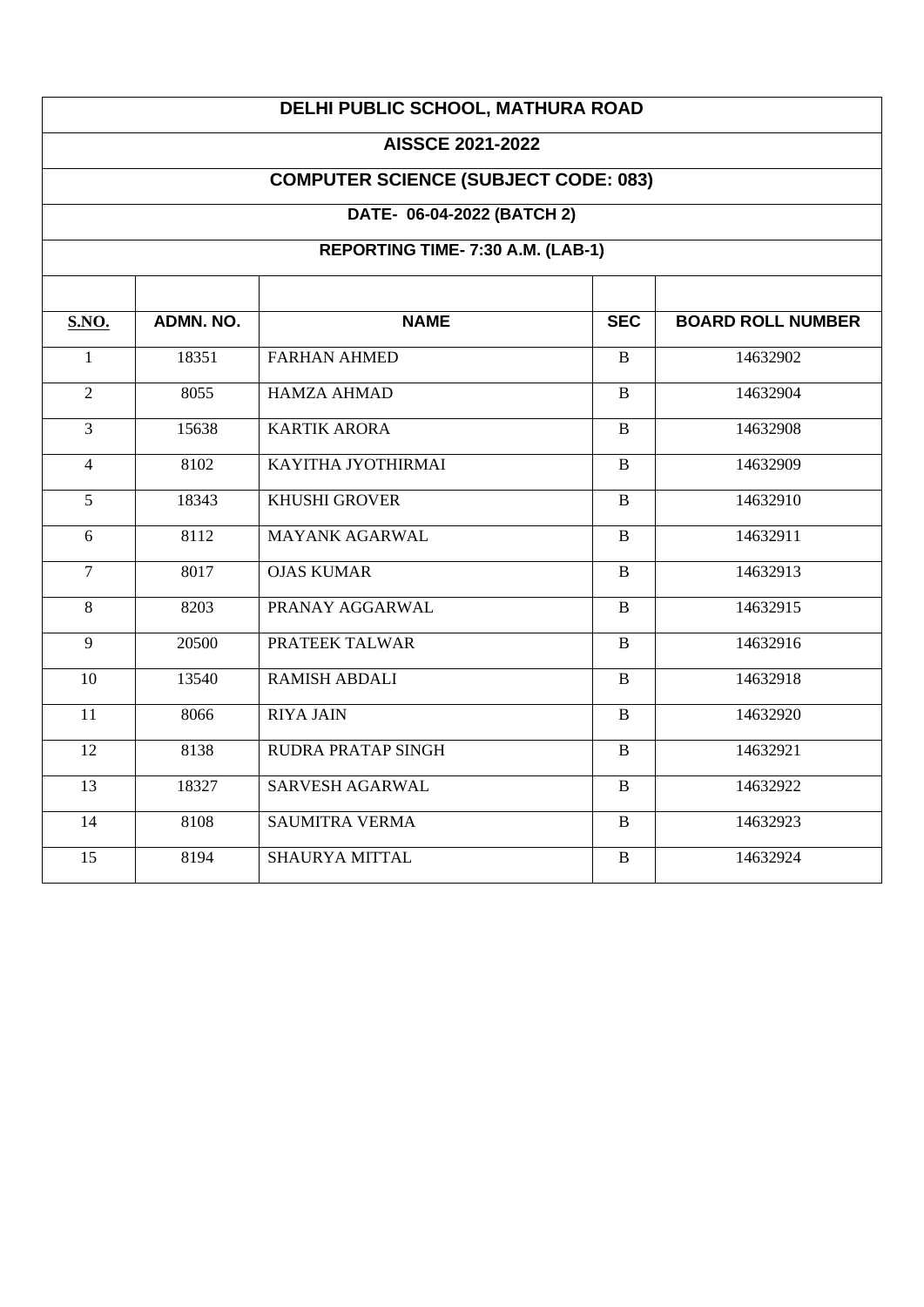| DELHI PUBLIC SCHOOL, MATHURA ROAD           |           |                          |                |                          |  |  |
|---------------------------------------------|-----------|--------------------------|----------------|--------------------------|--|--|
| <b>AISSCE 2021-2022</b>                     |           |                          |                |                          |  |  |
| <b>COMPUTER SCIENCE (SUBJECT CODE: 083)</b> |           |                          |                |                          |  |  |
| DATE- 06-04-2022 (BATCH 2)                  |           |                          |                |                          |  |  |
| REPORTING TIME-7:30 A.M. (LAB-2)            |           |                          |                |                          |  |  |
|                                             |           |                          |                |                          |  |  |
| <b>S.NO.</b>                                | ADMN. NO. | <b>NAME</b>              | <b>SEC</b>     | <b>BOARD ROLL NUMBER</b> |  |  |
| $\mathbf{1}$                                | 8043      | <b>SINJINI SINGH</b>     | $\mathbf{B}$   | 14632925                 |  |  |
| $\overline{2}$                              | 8171      | <b>TANMAY KAPOOR</b>     | $\, {\bf B}$   | 14632927                 |  |  |
| $\overline{3}$                              | 20492     | TANMAY KUMAR SHRIVASTAVA | $\mathbf{B}$   | 14632928                 |  |  |
| $\overline{4}$                              | 8170      | <b>TANUJ KAPOOR</b>      | $\, {\bf B}$   | 14632929                 |  |  |
| $\overline{5}$                              | 20377     | <b>TEJAS GARG</b>        | $\mathbf{B}$   | 14632930                 |  |  |
| 6                                           | 8025      | <b>AAYUSH GUPTA</b>      | $\overline{C}$ | 14632931                 |  |  |
| $\overline{7}$                              | 10269     | <b>ADIT BHARGAVA</b>     | $\mathbf C$    | 14632932                 |  |  |
| 8                                           | 8091      | <b>ANSH GARG</b>         | $\mathsf{C}$   | 14632934                 |  |  |
| $\overline{9}$                              | 20496     | <b>ARNAV GUPTA</b>       | $\overline{C}$ | 14632936                 |  |  |
| 10                                          | 20495     | <b>ARSH GUPTA</b>        | $\overline{C}$ | 14632937                 |  |  |
| 11                                          | 11476     | <b>DANIYAL</b>           | $\overline{C}$ | 14632939                 |  |  |
| 12                                          | 20508     | <b>DEVANSH KASANA</b>    | $\mathbf C$    | 14632940                 |  |  |
| $\overline{13}$                             | 9230      | <b>DHRUV TEMURA</b>      | $\overline{C}$ | 14632941                 |  |  |
| 14                                          | 8008      | <b>ESHAN SUD</b>         | $\overline{C}$ | 14632943                 |  |  |
| 15                                          | 20435     | <b>FREYA JAIN</b>        | $\mathbf C$    | 14632944                 |  |  |